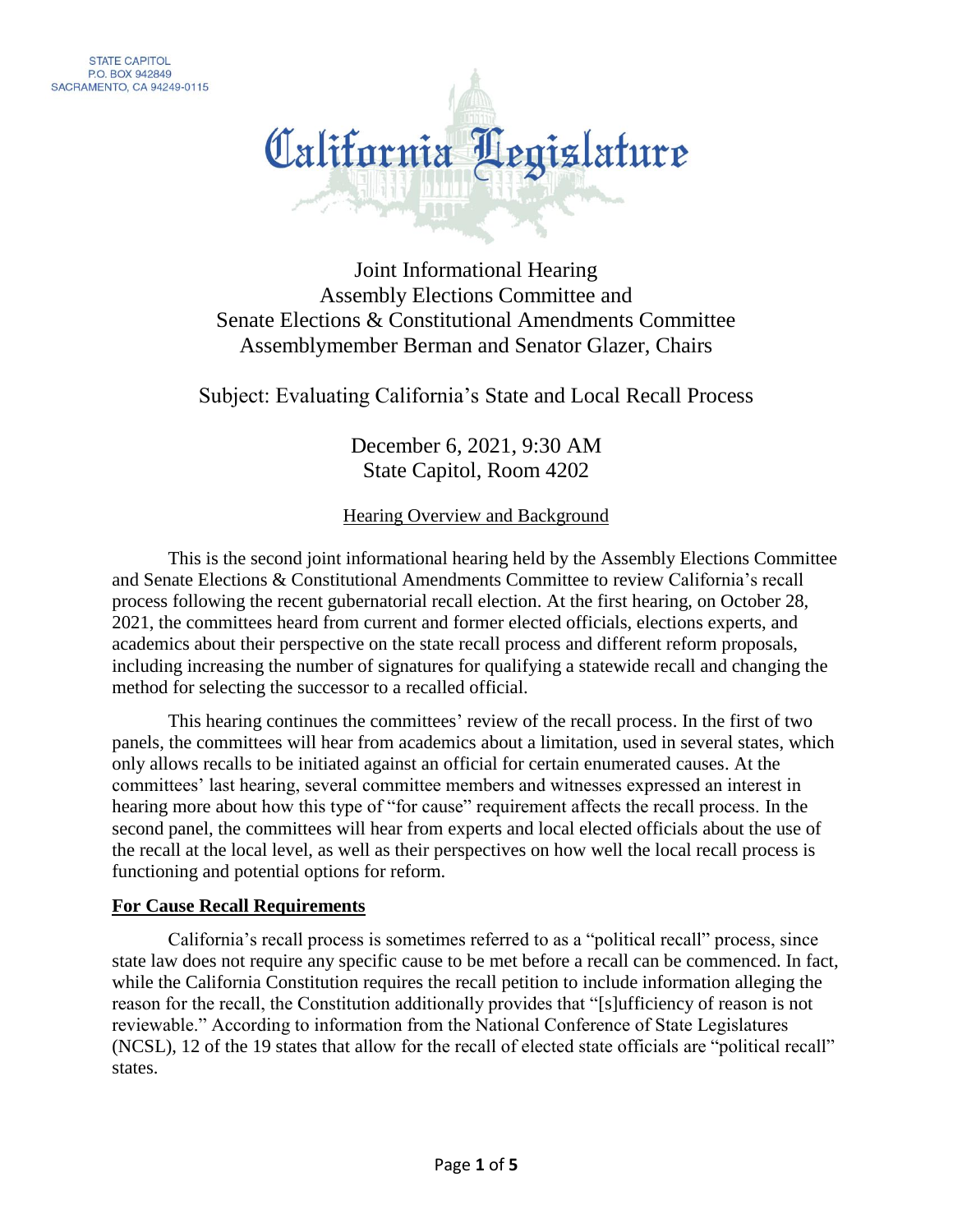By contrast, seven of the 19 states that allow for the recall of elected state officials require specific grounds for the recall. This type of recall process is sometimes referred to as a "for cause" recall process. In some of those states, the law specifies a procedure for the courts to determine whether the grounds alleged are sufficient, while other "for cause" states have a cause requirement but do not have a specified procedure for determining whether that standard has been met. Those states – and the relevant statutory or constitutional provisions outlining the permissible grounds for initiating a recall election, are as follows:

**Alaska:** The grounds for recall are (1) lack of fitness, (2) incompetence, (3) neglect of duties, or (4) corruption (Alaska Statutes Sec. 15.45.510).

**Georgia**: Grounds for recall include (1) the official has committed an act or acts of malfeasance while in office; (2) the official has violated the oath of office; (3) the official has committed an act of misconduct in office; (4) the official is guilty of a failure to perform duties prescribed by law; or (5) the official has willfully misused, converted, or misappropriated, without authority, public property or public funds entrusted to or associated with the elective office to which the official has been elected or appointed (Official Code of Georgia Annotated (O.C.G.A.) § 21-4-3). Georgia also has a formal process for timely court review of the grounds for recall (O.C.G.A., § 21-4-6).

**Kansas**: Grounds for recall are conviction of a felony, misconduct in office, or failure to perform duties prescribed by law. No recall that has been submitted to the voters shall be held void because of the insufficiency of the grounds, application, or petition by which the submission was procured (Kansas Statutes §25-4302). Kansas law allows the Secretary of State to reject a proposed recall attempt before it goes to the voters if the Secretary of State determines that the facts provided do not support the grounds for recall as stated in the application (Kansas Statutes §25-4308).

**Minnesota:** The grounds for recall of an officer other than a judge are serious malfeasance or nonfeasance during the term of office in the performance of the duties of the office or conviction during the term of office of a serious crime. A petition for recall must set forth the specific conduct that may warrant recall. A petition may not be issued until the supreme court has determined that the facts alleged in the petition are true and are sufficient grounds for issuing a recall petition (Minnesota Constitution, Art. VIII, Sec. 6).

**Montana**: Physical or mental lack of fitness, incompetence, violation of the oath of office, official misconduct, or conviction of specified felony offenses are the only grounds for recall. A person may not be recalled for performing a mandatory duty of the office that the person holds or for not performing any act that, if performed, would subject the person to prosecution for official misconduct (Montana Code §2-16-603).

**Rhode Island**: Recall is authorized in the case of a general officer who has been indicted or informed against for a felony, convicted of a misdemeanor, or against whom a finding of probable cause of violation of the code of ethics has been made by the ethics commission (Rhode Island Constitution, Art. IV, Sec. 1).

**Washington:** An elective public official is subject to recall for commission of some act or acts of malfeasance or misfeasance while in office, or violation of the oath of office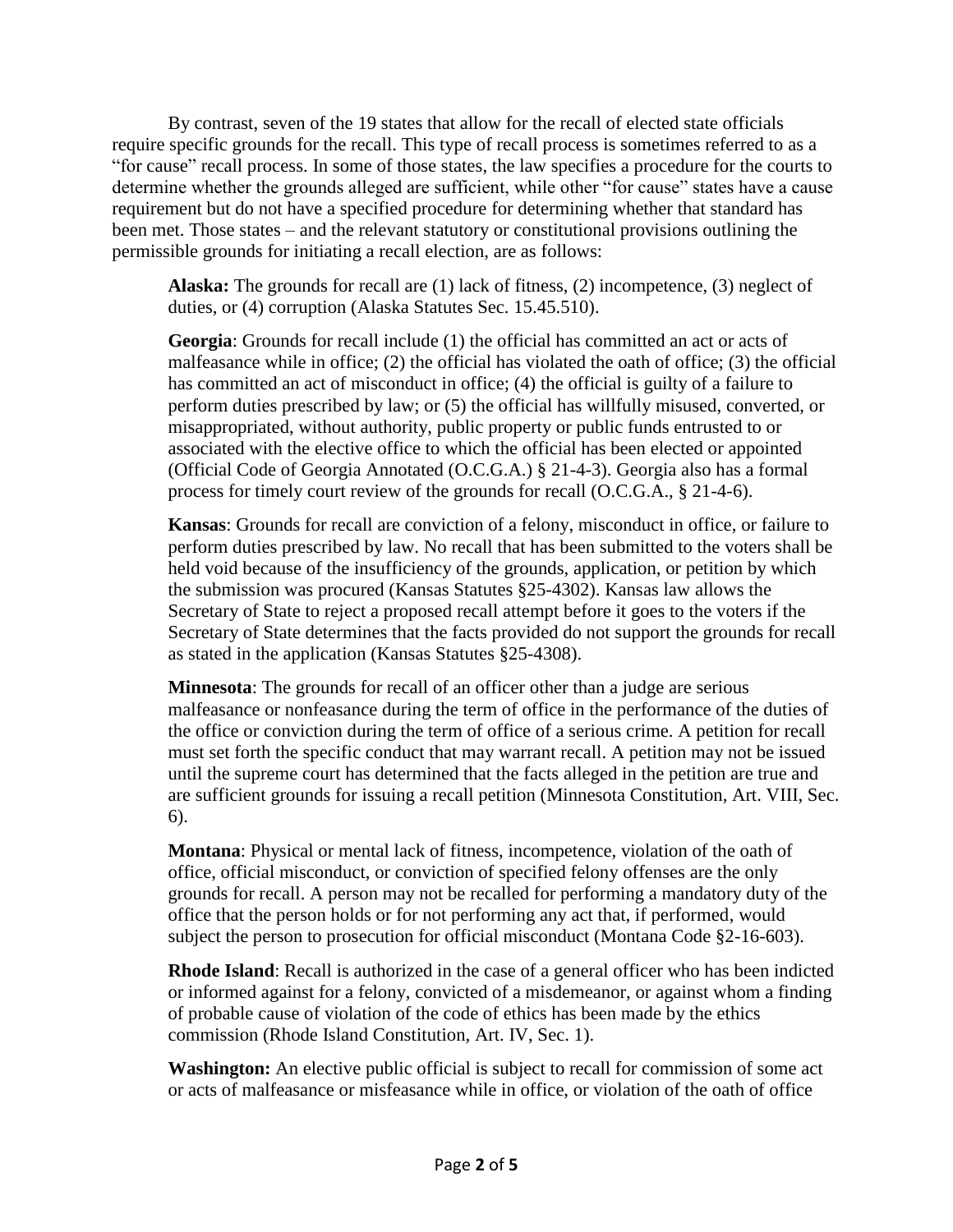(Washington Constitution Art. I, §33). Washington law also specifies a procedure for the courts to determine whether the criteria for initiating a recall have been satisfied (Revised Code of Washington 29A.56.140).

Virginia has a process similar to the recall under which, if a sufficient number of signatures are obtained on a petition, a trial is held in court to determine whether to remove an official from office. Because Virginia's process does not involve voters deciding in an election whether to remove an official from office, it is generally not considered a recall state. Nonetheless, the criteria used by Virginia courts to decide whether to remove an official from office pursuant to that process are similar to the criteria used in many "for cause" recall states. Specifically, Virginia law provides that a court may remove an elected officer from office for neglect of duty, misuse of office, or incompetence in the performance of duties that has a material adverse effect upon the conduct of the office; upon conviction of a drug-related misdemeanor or a misdemeanor involving a "hate crime," as specified; or upon conviction of specified sexual offenses (Virginia Code § 24.2-233).

### **Local Recall Elections**

According to information from the NCSL, at least 30 states provide a recall process for local officials. In California, Article II, Section 19 of the California Constitution requires the Legislature to "provide for recall of local officers." For most local jurisdictions, the relevant recall procedures are set out in the Elections Code. However, some charter cities and counties, which have greater autonomy and authority to structure and organize their government under the California Constitution, have adopted different recall procedures in their charters.

### *General Procedures*

The Elections Code generally provides that local officers may be recalled by submitting a petition signed by at least 10% to 30% of the registered voters eligible to vote for the targeted official, with the exact percentage depending on the number of registered voters in the electoral jurisdiction. The timeframe for collecting petition signatures varies from 40 to 160 days depending on the number of registered voters in the electoral jurisdiction. Generally, proponents seeking to recall an official from an electoral jurisdiction with fewer registered voters must collect signatures equal to a higher percentage of registered voters and have less time to do so. For example, in an electoral jurisdiction with fewer than 1,000 registered voters, proponents have 40 days to collect signatures equal to 30% of registered voters, whereas, in an electoral jurisdiction with more than 100,000 registered voters, proponents have 160 days to collect signatures equal to 10% of registered voters. The rules for qualifying a local recall election differ from the rules provided in the Constitution for state recall elections. Notably, for state office, the number of signatures to be collected to qualify a recall is based on a percentage of the last vote for the office, rather than registered voters, and both the percentage for determining the required number of signatures and the time period for collecting those signatures is fixed, and does not vary based on the number of registered voters in the electoral jurisdiction.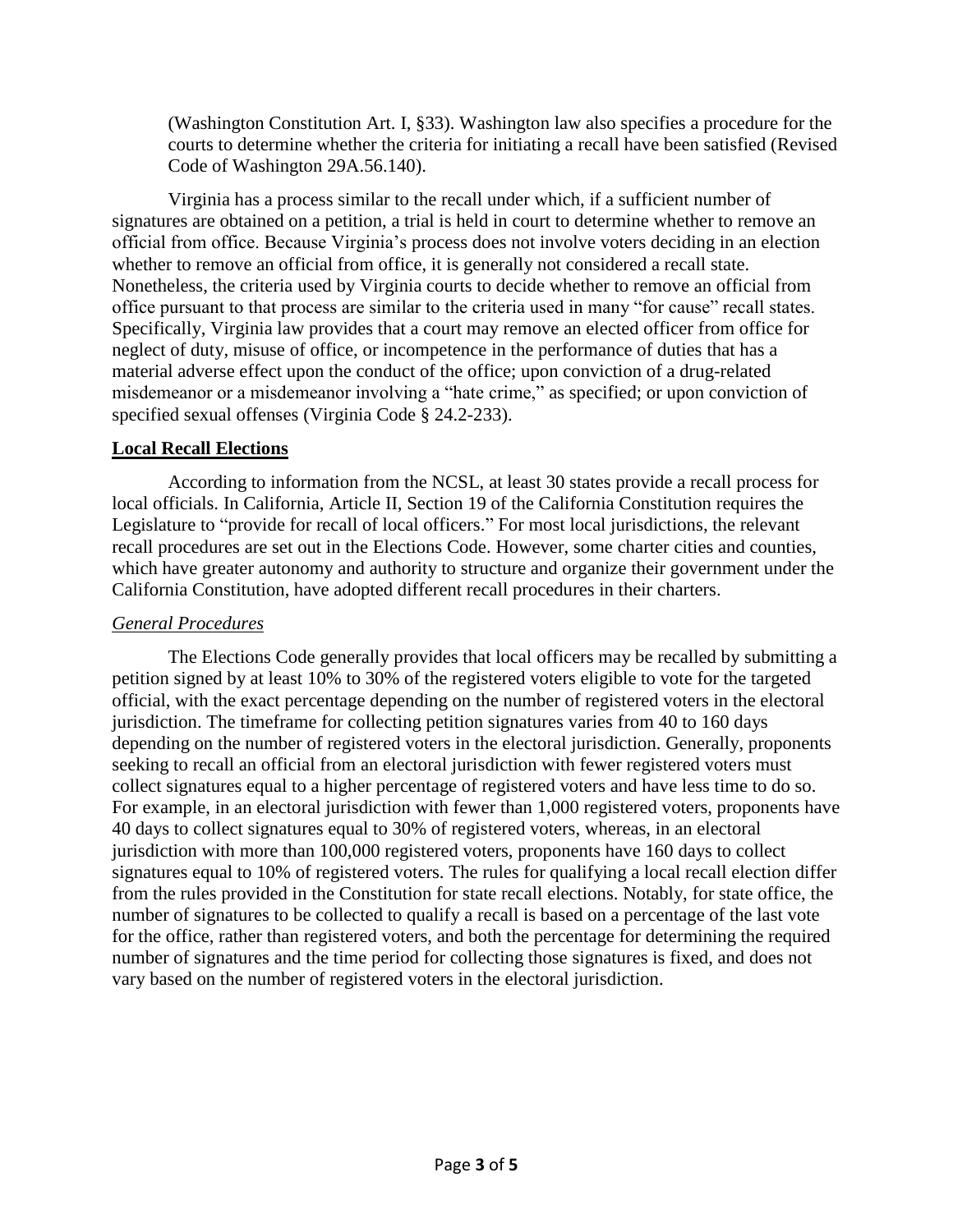| <b>Office</b>                                                                                                                                                             | <b>Signature Collection Period</b> |                    | <b>Signatures Needed</b>                                                      |               |
|---------------------------------------------------------------------------------------------------------------------------------------------------------------------------|------------------------------------|--------------------|-------------------------------------------------------------------------------|---------------|
| <b>Statewide Officers</b>                                                                                                                                                 | 160 days                           |                    | - 12% of the last vote for the office<br>- 1% of the last county vote for the |               |
|                                                                                                                                                                           |                                    |                    | office in 5 counties                                                          |               |
| Senators, Assembly<br>Members, BOE<br>Members, Courts of<br>Appeal and Trial Court<br>Judges                                                                              | 160 days                           |                    | 20% of the last vote for the office                                           |               |
| Local Officers, based on<br>the number of registered<br>voters $(RVs)$ in the<br>electoral jurisdiction<br>(except for certain<br>charter cities and charter<br>counties) | $< 1,000$ RVs:                     | 40 days            | $< 1,000$ RVs:                                                                | $30\%$ of RVs |
|                                                                                                                                                                           | $1,000 - 4,999$ RVs:               | 60 days            | $1,000 - 9,999$ RVs:                                                          | 25% of RVs    |
|                                                                                                                                                                           | $5,000 - 9,999$ RVs:               | 90 days            |                                                                               |               |
|                                                                                                                                                                           | $10,000 - 49,999$ RVs: 120 days    |                    | $10,000 - 49,999$ RVs: 20% of RVs                                             |               |
|                                                                                                                                                                           | $50,000 + RVs$ :                   | $160 \text{ days}$ | $50,000 - 99,999$ RVs: 15% of RVs                                             |               |
|                                                                                                                                                                           |                                    |                    | $100,000 + RVs$ :                                                             | $10\%$ of RVs |

## **Comparison: Time Allowed and Signatures Required to Qualify a State or Local Recall Election**

For local officials, the Elections Code also places certain temporal restrictions on when local recalls may be initiated or held. Recall proceedings may not be commenced against a local officer if the officer has not held office in their current term for at least 90 days or if the officer's term ends within six months or less. In addition, as is the case with recalls for state officials, recall proceedings cannot be commenced against a local officer if a recall against the officer was defeated in the prior six months.

If the relevant signature threshold for the recall of a local officer is met, the governing body has 14 days after the meeting at which it receives a certificate of sufficiency to order the recall election, which must be held between 88 and 125 days later, and must be consolidated with any special or regular election held in that time period throughout the electoral jurisdiction.

Once on the ballot, local recall elections are conducted in the same manner as a state recall election. A recall ballot asks voters two questions: First, should the targeted elected official be recalled? Second, which candidate should replace the recalled official? On the first question, a majority vote is needed to remove the official from office. For the second question, if the targeted official is recalled, the Elections Code provides that the replacement candidate who receives the most votes (i.e. a plurality, which may be less than a majority) is elected to succeed the recalled official. The official who is the target of the recall election may not run as a replacement candidate.

# *Charter Cities and Charter Counties*

Some charter cities and charter counties, exercising their home rule autonomy, have adopted recall provisions that differ significantly from the Elections Code provisions described